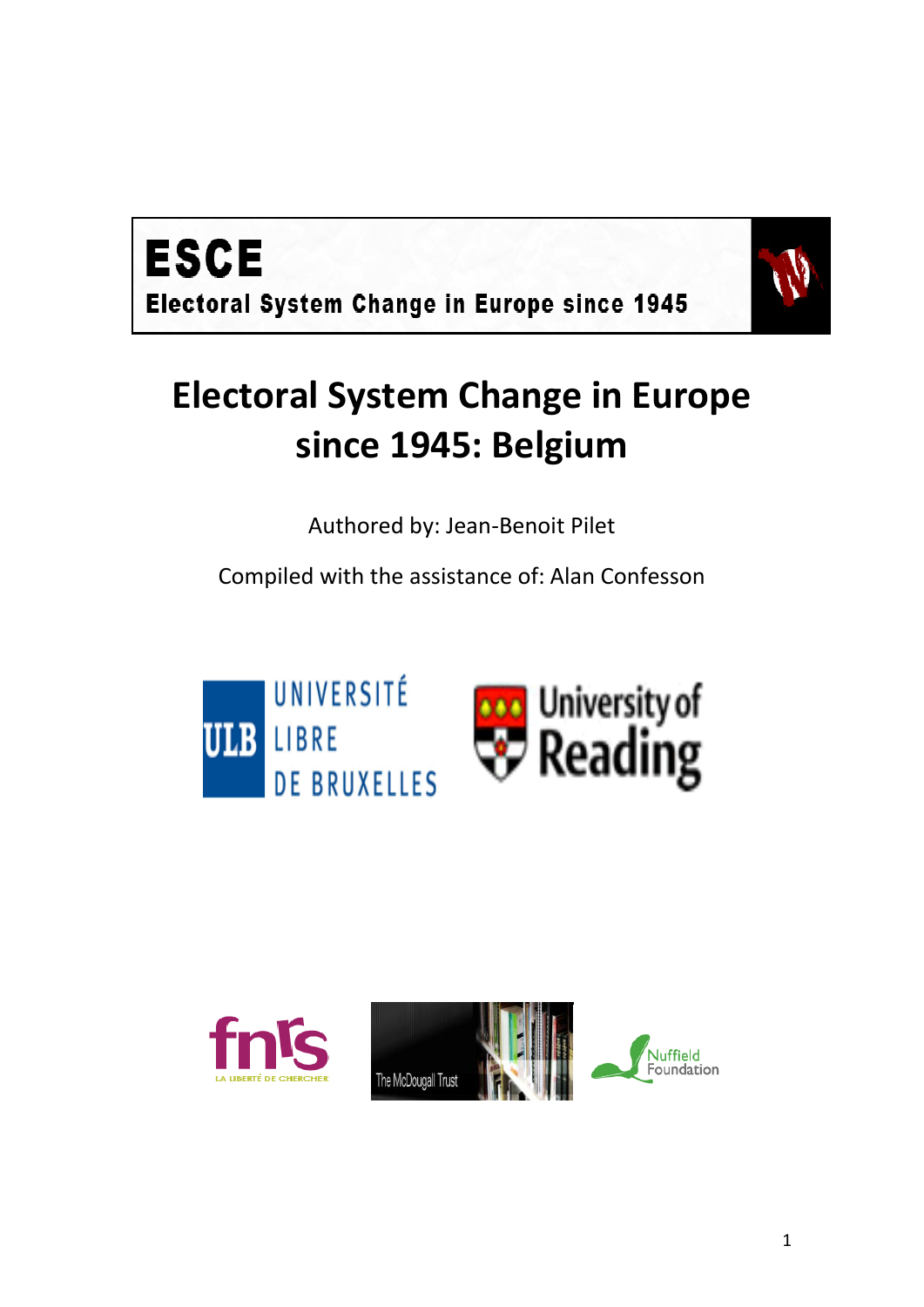

## **Section 1: Overview of Belgian Electoral System Changes since 1945**

The electoral system in operation in Belgium in 1945 was first introduced in 1899 and succeeded a system of plurality elections in multimember electoral districts.

In 1899, the Belgian legislature decided to adopt a system of list proportional representation with the D'Hondt method of apportionment (Pilet 2007). Elections were organized in 30 multimember constituencies with district magnitude varying between 2 and 18 (average district magnitude = 5.1). The total number of seats and their distribution among districts were modified at every election following the demographic evolution of the country.

In 1919, in order to make elections more proportional it was decided to set up a two-tier system of seats allocations. A first allocation of direct seats was organized at district level. For the second tier of seat allocation, the remainder seats and votes were gathered at the provincial level in order to produce more proportional results.

Regarding the allocation of seats within lists, Belgium opted for a semi-open list system offering voters the choice between casting a list vote or a preference vote for one candidate within the list he/she supports.

After it is known how many seats each list has obtained, an eligibility threshold is calculated. It equals the number of votes for the party divided by its number of seats plus one. Candidates reaching the eligibility threshold on the basis of their preferential votes are directly elected. For the remaining seats, list votes are transferred to the candidate occupying the first position on the list until (s)he reaches the eligibility threshold. If there are still list votes remaining, they are transferred to the second candidate on the list and so on. When all list votes have been transferred and if there are still seats to be allocated the remaining candidates compete on the basis of their scores in preferential votes only.

The system clearly works to the advantage of the candidates occupying the top positions on the list. Between 1945 and 1991 only 23 of the 3,382 members of the House of Representatives broke the ordering of the list set by parties (Dewachter, 2003).

The system adopted in 1899 remained intact until the early 1990s. The only evolutions were the adaptation of the size of the assembly and of the distribution of seats among electoral districts. The size of the Chamber grew at every election in line with the demographic evolution of the country (from 152 MPs in 1899 to 212 in 1949). In 1971 the Constitution was amended to set the number of MPs to 212 (it was actually the number of MPs since 1949) and to cancel the adaptation of the number of seats to the size of the Belgian population. Only the adaptation of the allocation of seats among districts every 10 years was maintained. The 1993 Constitutional reform that introduced the direct election of regional assemblies reduced the size of the Chamber of Representatives to 150.

Further than these changes, the electoral law for the Chamber of Representatives has been amended in three respects. First, district boundaries have been changed, merging them into larger constituencies with higher district magnitudes on two occasions, before the 1995 (30 districts to 20) and 2003 (20 districts to 11) elections. The 2003 redistricting also abolished the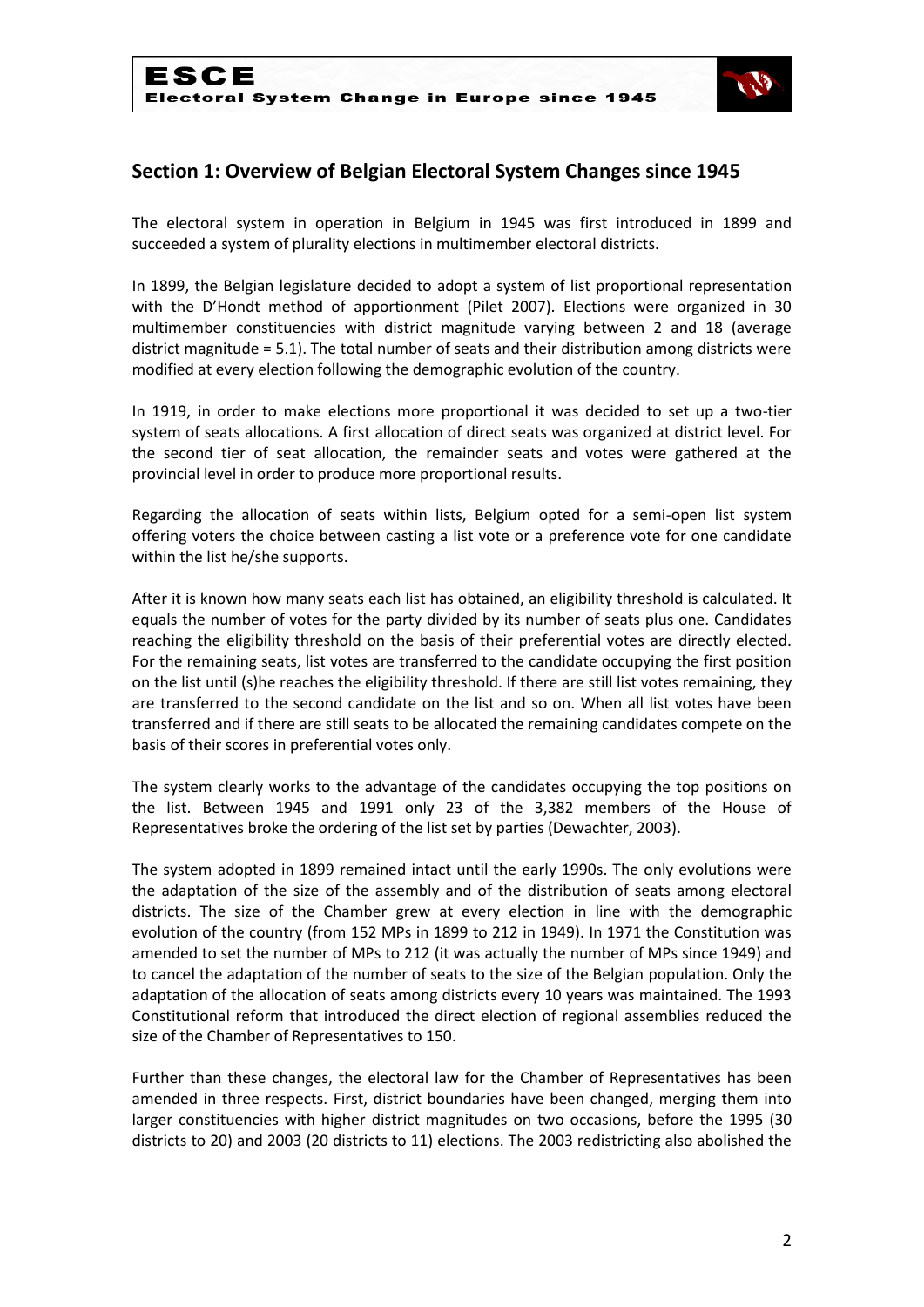

two-tier system of seats allocation for all districts except Brussels-Halle-Vilvoorde, Leuven and Nivelles.

Secondly, several changes have been adopted to increase the importance of preference votes. First, since 1995 voters are no longer restricted to one single preference vote but are allowed to cast as many preference votes as there are seats to be filled. Preference votes have to be contained within one single list: panachage is not allowed. Second, in 2003 it was decided to reduce the distribution of list votes. Only half of the list votes are distributed to candidates following the rank ordering of candidates set by the parties.

Thirdly, a 5 per cent electoral threshold calculated at district-level was introduced for the 2003 elections.

The situation for the 2010 federal elections is the following. Elections are organized under list PR (D'Hondt) for the election of 150 members of the Chamber of Representatives. MPs are elected in eleven districts sending between 3 and 24 MPs to the lower chamber, subject to a 5 per cent threshold at district-level. The allocation of seats within lists works under the semiopen list system. Once it is known how many seats each list has obtained, an eligibility threshold is calculated. It equals the number of votes for the party divided by its number of seats plus one. Candidates reaching the eligibility threshold on basis of their preferential votes are directly elected. For the remaining seats, list votes are transferred to the candidate occupying the first position on the list until (s)he reaches the eligibility threshold. If there are still list votes remaining, they are transferred to the second candidate on the list and so on. When half of the list votes have been transferred and if there are still seats to be allocated the remaining candidates compete on the basis of their scores in preferential votes only.

Finally, for the act of voting itself, voters are allowed to opt either for a list vote by marking their ballot at the top of the list or for a candidate vote (preference vote) with a maximum of votes equal to the number of seats to be filled.

The Constitution of Belgium contains several elements for the organization of elections but most of them relate to voting rights, compulsory voting and voting secrecy.

For the variables under consideration for the ESCE project the only relevant article is article 62 that states that elections are held under proportional representation for which the details are set by the Law.

Article 63 also states that the Chamber of Representatives shall be composed of 150 elected members (adopted in 1993) and that their distribution among electoral constituencies has to be proportional to the number of voters in each constituency. The allocation of seats among districts is to be revised every 10 years.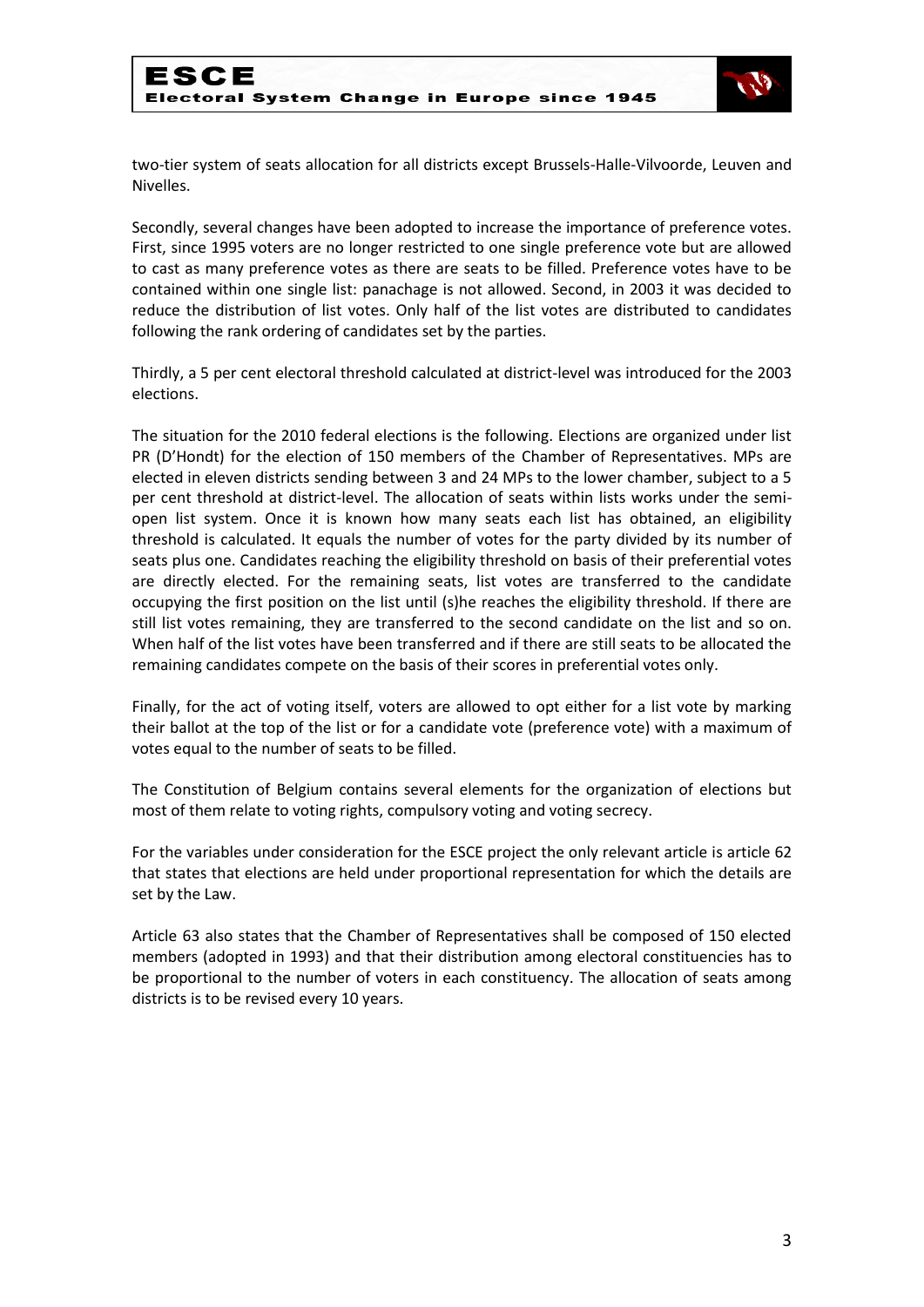

## **Section 2: Relevant Electoral System changes in Belgium since 1945**

| Law                    | Amendment               | Date of       | Location           | <b>Relevant for the</b> |
|------------------------|-------------------------|---------------|--------------------|-------------------------|
|                        |                         | enactment     |                    | research                |
| <b>Constitution of</b> |                         |               |                    |                         |
|                        | 15 October              | 7 February    | missing            | Yes but pre-1945        |
| <b>Belgium</b>         | 1921 (last<br>amendment | 1831          |                    |                         |
|                        |                         |               |                    |                         |
|                        | before 1945)            |               |                    |                         |
|                        |                         |               |                    |                         |
| <b>Electoral law</b>   |                         | 12 April 1894 | missing            | Yes but pre-1945        |
|                        |                         |               |                    |                         |
|                        |                         |               |                    |                         |
| Law on                 |                         | 28 December   | missing            | Yes but pre-1945        |
| proportional           |                         | 1899          |                    |                         |
| representation         |                         |               |                    |                         |
|                        |                         |               |                    |                         |
|                        |                         |               |                    |                         |
| <b>Electoral law</b>   | 11 August 1928          |               | missing            | Yes but pre-1945        |
|                        | and 26 April            |               |                    |                         |
|                        | 1929 (last              |               |                    |                         |
|                        | amendments              |               |                    |                         |
|                        | before 1945)            |               |                    |                         |
|                        |                         |               |                    |                         |
|                        |                         |               |                    |                         |
| Law                    |                         | 3 April 1965  | Scan on file (list | Non significant         |
| reallocating           |                         |               | of districts with  |                         |
| seats amond            |                         |               | magnitude in       |                         |
| districts              |                         |               | appendix)          |                         |
|                        |                         |               |                    |                         |
|                        |                         |               |                    |                         |
| Law                    |                         | 1974          | Missing (list of   | Non significant         |
| reallocation           |                         |               | districts with     |                         |
| seats among            |                         |               | magnitude in       |                         |
| districts              |                         |               | appendix)          |                         |
|                        |                         |               |                    |                         |
|                        |                         |               |                    |                         |
| Law                    |                         | 1985          | Missing (list of   | Non significant         |
| reallocation           |                         |               | districts with     |                         |
| seats among            |                         |               | magnitude in       |                         |

#### **Table 1. Summary of Belgian Electoral Laws and Amendments since 1945**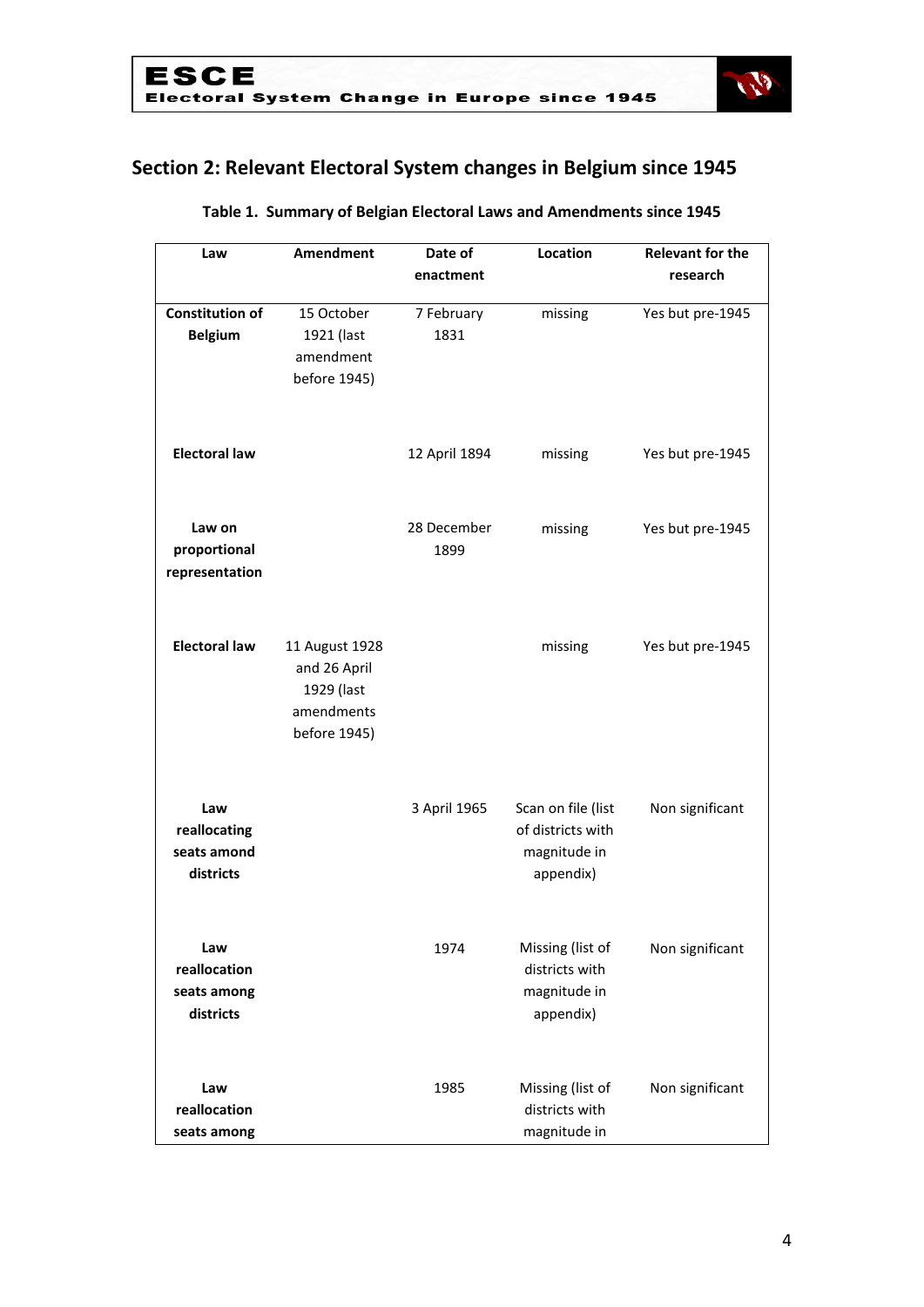# ESCE<br>Electoral System Change in Europe since 1945



|                                 |                     | appendix)    |     |
|---------------------------------|---------------------|--------------|-----|
|                                 | 13 April 1987       | Scan on file | Yes |
|                                 | 15 October<br>1993  | Scan on file | Yes |
| Coordinated 17<br>February 1994 |                     | Pdf file     | Yes |
|                                 | 5 April 1995        | Scan on file | Yes |
|                                 | 27 December<br>2000 | Pdf file     | Yes |
|                                 |                     |              |     |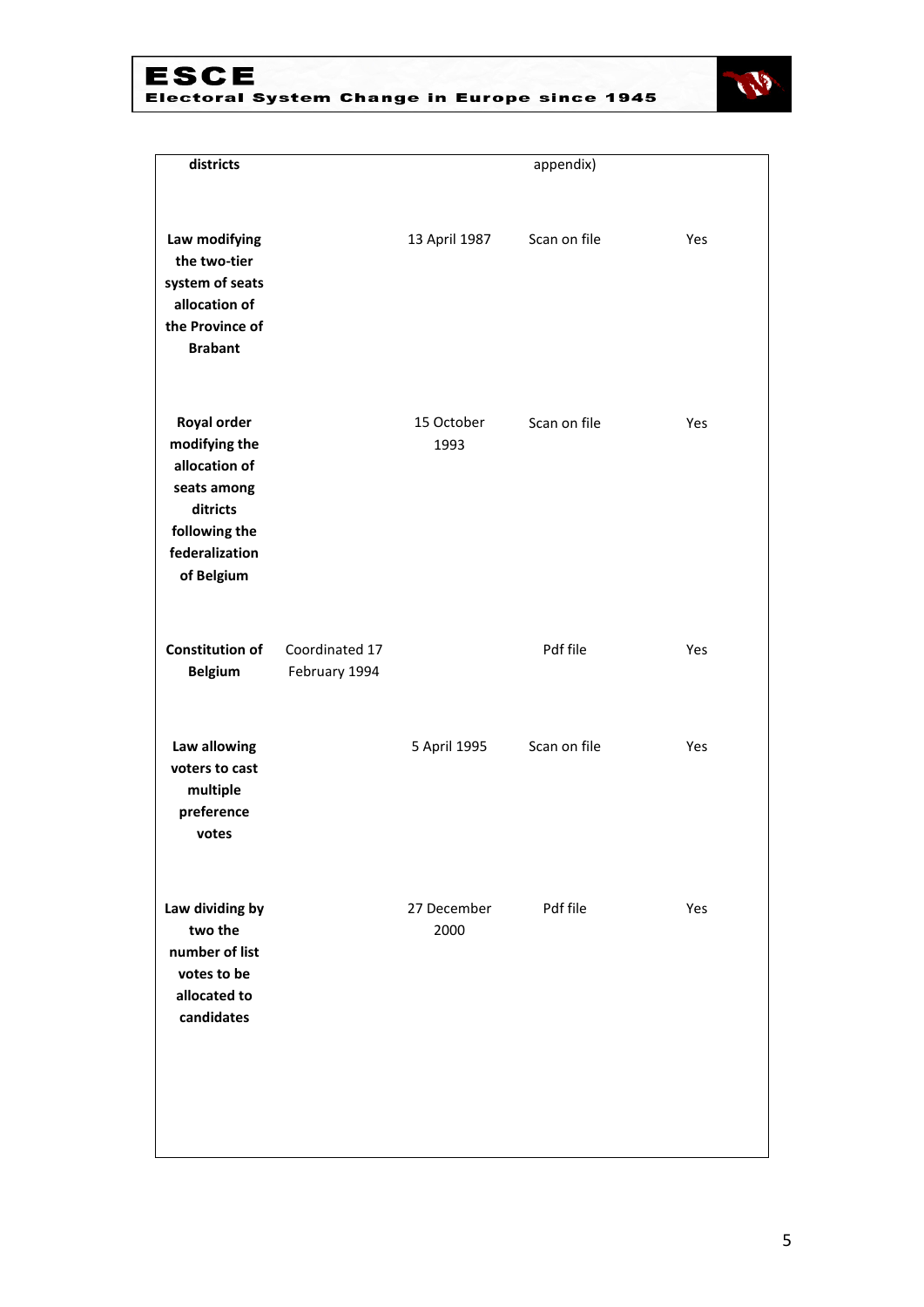### ESCE Electoral System Change in Europe since 1945



| Law modifying                                           |                             | 13 December        | Pdf file | Yes |
|---------------------------------------------------------|-----------------------------|--------------------|----------|-----|
| several                                                 |                             | 2002               |          |     |
| elements of the                                         |                             |                    |          |     |
| <b>Belgian</b>                                          |                             |                    |          |     |
| electoral                                               |                             |                    |          |     |
| system                                                  |                             |                    |          |     |
| (threshold,                                             |                             |                    |          |     |
| redistricting)                                          |                             |                    |          |     |
| Royal order<br>reallocating<br>seats among<br>districts |                             | 22 January<br>2003 | Pdf file | Yes |
| <b>Electoral law</b>                                    | Coordinated 1st<br>May 2004 |                    | Pdf file | Yes |

## **Section 3: Details of previous electoral systems and electoral system changes.**

#### *3.1 The 1946 Electoral System*

In 1946 the first post-WWII elections were organized under the rules established before the conflict. For most part the rules adopted in 1899 remained unchanged.

*Assembly size*. The Chamber of representations was composed of 202 elected members.

*Districts and district magnitude*. The Belgian territory was divided into 30 electoral districts in which a first tier of seats allocation was organized. These 30 districts were then merged at the provincial level (9 provinces) for the second tier of seats allocation (see table 2).

*Nature of votes that can be cast*: Voters vote for one list and within the list they have the choice between voting on the top of the list (list vote) or casting one preference vote for one candidate.

*Party threshold*. No threshold at the district level. To enter the second-tier of seat allocation (provinces), a party should have obtained in at least one of the first-tier districts of the province two thirds of a direct seat.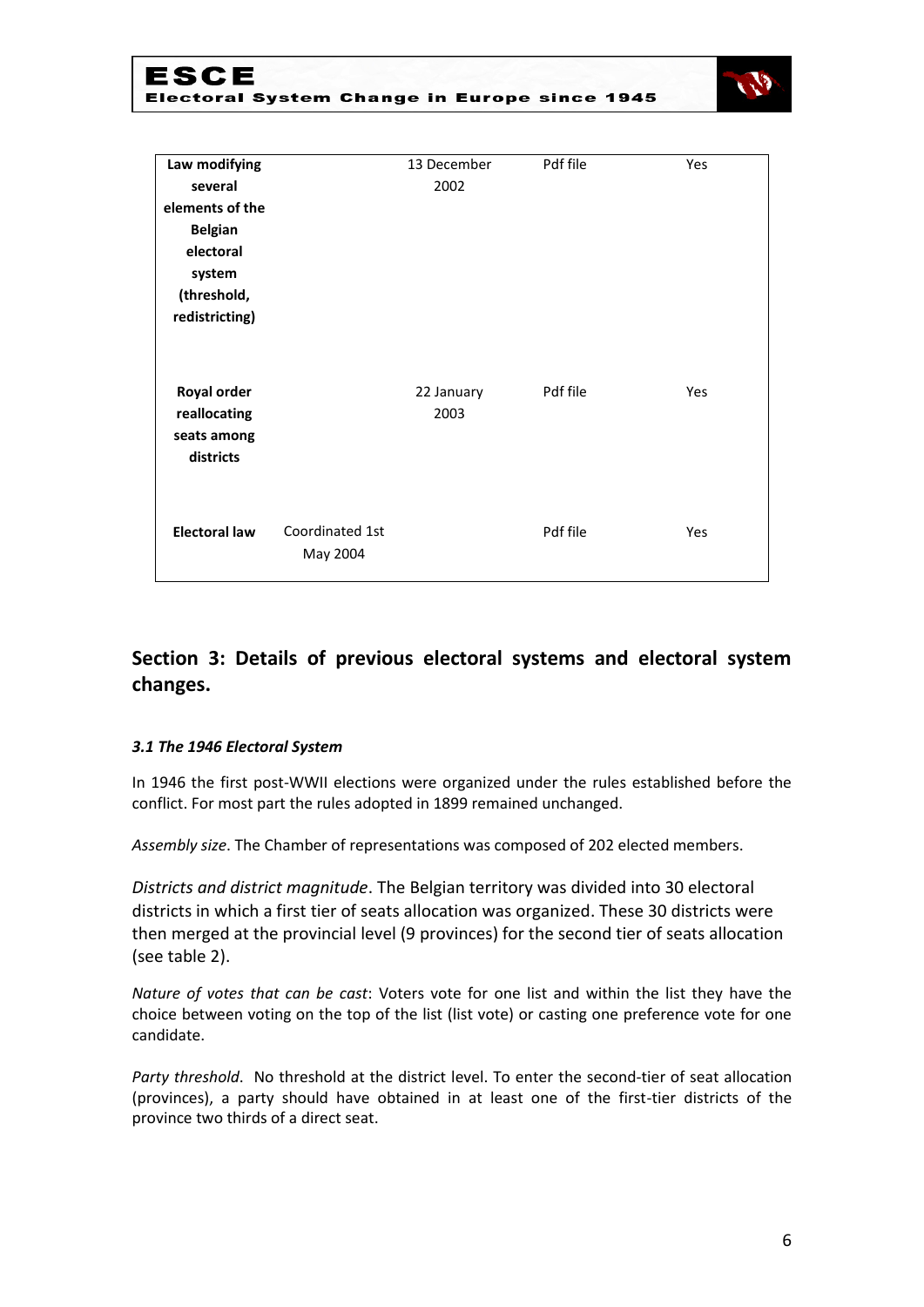

*Allocation of seats to parties at the lower tier*. Hare quota is used for the allocation of direct seats.

*Allocation of seats to parties at the upper tier*. After the allocation of direct seats at districtlevel remainder seats and votes are aggregated at provincial level. At this level seats are allocated between parties using D'Hondt. Once each party knows how many seats it has obtained at provincial levels they have to be allocated to the list of the party in each of the sub-provincial districts. For each list in each district the number of votes received is divided by the number of seats already received plus one. The quotas obtained for each list in each district are compared and the first second-tier seat goes to the list with the highest district quota, and the same procedures applies until all seats are allocated in each of the subprovincial districts.

*Allocation of seats to candidates*. Semi-open list system combining list votes and preference votes.

A list vote is a vote at the top of the list (above the list and not for the first candidate). The Electoral Law explicitly states that a list vote is a vote by which the voter confirms that he/she accepts the ordering of candidates set by the party (article 144).

Once each list knows how many seats it has received an eligibility quota is calculated by dividing the number of votes by the list by the number of seats received plus one. Any candidate who has received a number of preference votes equal to or greater than the eligibility quota is elected.<sup>1</sup> If there are remaining seats list votes are distributed to the first candidate on the list for him/her to reach the eligibility quota to be elected. If there are seats and list votes remaining, they are allocated to the second candidate on the list. When all list votes have been transferred to candidates following the ordering of the list, remaining seats are allocated to the remaining candidates with most preference votes.

| <b>Electoral district</b> | <b>Provincial constituency</b> | District magnitude |
|---------------------------|--------------------------------|--------------------|
| Aalst                     | East-Flanders                  | 6                  |
| Oudenaarde                |                                | 3                  |
| Gent-Eeklo                |                                | 12                 |
| Sint-Niklaas              |                                | 4                  |
| Dendermonde               |                                | 4                  |
| Arlon-Marche-Bastogne     | Luxemburg                      | 3                  |
| Neufchâteau-Virton        |                                | 3                  |
|                           |                                |                    |

#### Table 2: Allocation of seats at district and provincial level in 1946

**.** 

 $1$  If there are more candidates over the eligibility quota than the number of seats of the list those with most preference votes are elected.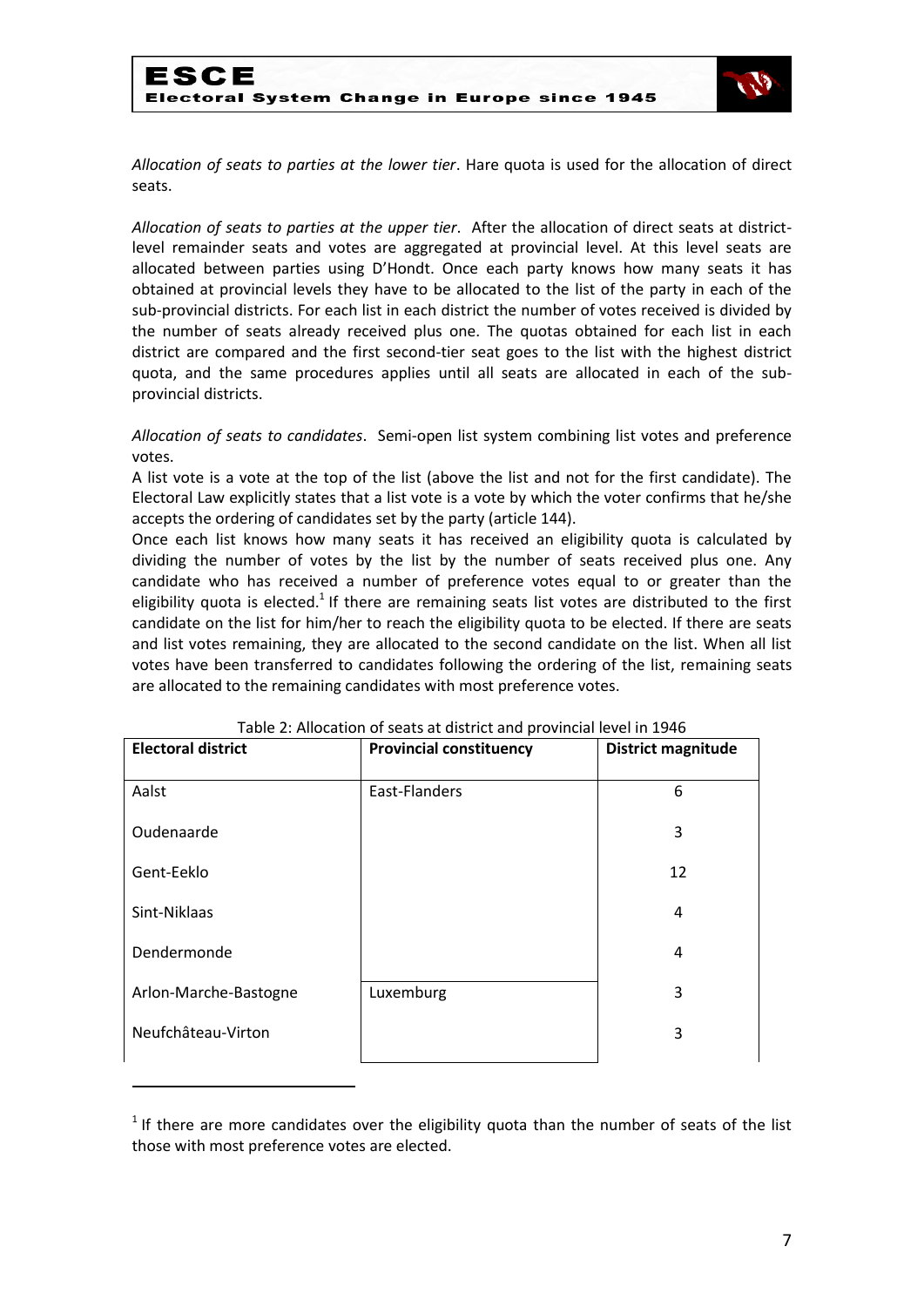## **ESCE** Electoral System Change in Europe since 1945



| Namur                     | Namur                | 5              |
|---------------------------|----------------------|----------------|
| Dinant-Philipeville       |                      | $\overline{4}$ |
| Brussels-Halle-Vilvoorde  | <b>Brabant</b>       | 30             |
| <b>Nivelles</b>           |                      | 5              |
| Leuven                    |                      | $\overline{7}$ |
| Charleroi                 | Hainaut              | 11             |
| Mons                      |                      | $\overline{7}$ |
| Soignies                  |                      | 4              |
| Thuin                     |                      | 4              |
| Tournai-Ath               |                      | 6              |
| Huy-Waremme               | Liège                | $\overline{4}$ |
| Liège                     |                      | 14             |
| Verviers                  |                      | 6              |
| Antwerpen                 | Antwerpen            | 18             |
| Mechelen                  |                      | 6              |
| Turnhout                  |                      | 5              |
| <b>Brugge</b>             | <b>West-Flanders</b> | $\overline{4}$ |
| Kortrijk                  |                      | 6              |
| Veurne-Diksmuide-Oostende |                      | 5              |
| Roeselaere-Tielt          |                      | 4              |
| leper                     |                      | 3              |
| Hasselt                   | Limburg              | 4              |
| Tongeren-Maaseik          |                      | 5              |
| <b>TOTAL</b>              |                      | 202            |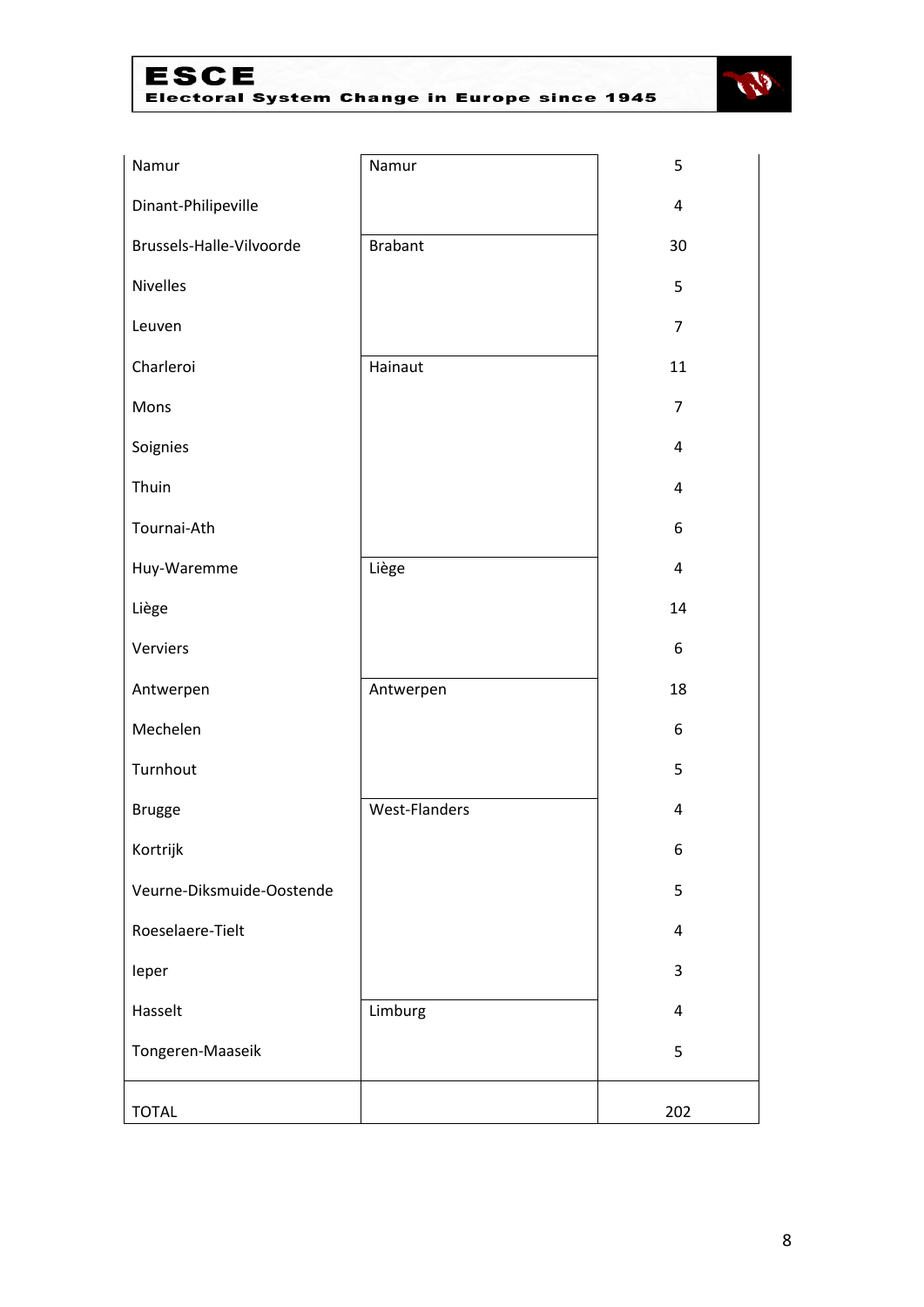

#### *3.2 The 1949 Electoral Reform*

The size of the assembly was increased to 212 because of the growth of the Belgian population.

*Assembly size*. Increased from 202 to 212.

*Districts and district magnitude*. The allocation of seats among the 30 electoral districts was adapted accordingly (see table 3).

*No other change*

| <b>Electoral district</b> | <b>Provincial constituency</b> | <b>District magnitude</b> |
|---------------------------|--------------------------------|---------------------------|
|                           |                                |                           |
| Aalst                     | East-Flanders                  | 6                         |
| Oudenaarde                |                                | 3                         |
| Gent-Eeklo                |                                | 13                        |
| Sint-Niklaas              |                                | 4                         |
| Dendermonde               |                                | 4                         |
| Arlon-Marche-Bastogne     | Luxemburg                      | 3                         |
| Neufchâteau-Virton        |                                | 3                         |
| Namur                     | Namur                          | 5                         |
| Dinant-Philipeville       |                                | 4                         |
| Brussels-Halle-Vilvoorde  | <b>Brabant</b>                 | 32                        |
| <b>Nivelles</b>           |                                | 5                         |
| Leuven                    |                                | $\overline{7}$            |
| Charleroi                 | Hainaut                        | 11                        |
| Mons                      |                                | $\overline{7}$            |
| Soignies                  |                                | $\overline{4}$            |
| Thuin                     |                                | 4                         |
| Tournai-Ath               |                                | 6                         |
| Huy-Waremme               | Liège                          | 4                         |
| Liège                     |                                | 14                        |
| <b>Verviers</b>           |                                | 6                         |
| Antwerpen                 | Antwerpen                      | 20                        |
| Mechelen                  |                                | 6                         |
| Turnhout                  |                                | 6                         |
| <b>Brugge</b>             | <b>West-Flanders</b>           | 5                         |
| Kortrijk                  |                                | 6                         |
| Veurne-Diksmuide-Oostende |                                | 5                         |
| Roeselaere-Tielt          |                                | 5                         |
| leper                     |                                | 3                         |
| Hasselt                   | Limburg                        | 5                         |
| Tongeren-Maaseik          |                                | 6                         |
|                           |                                |                           |
| <b>TOTAL</b>              |                                | 212                       |

#### Table 3: Allocation of seats at district and provincial level in 1949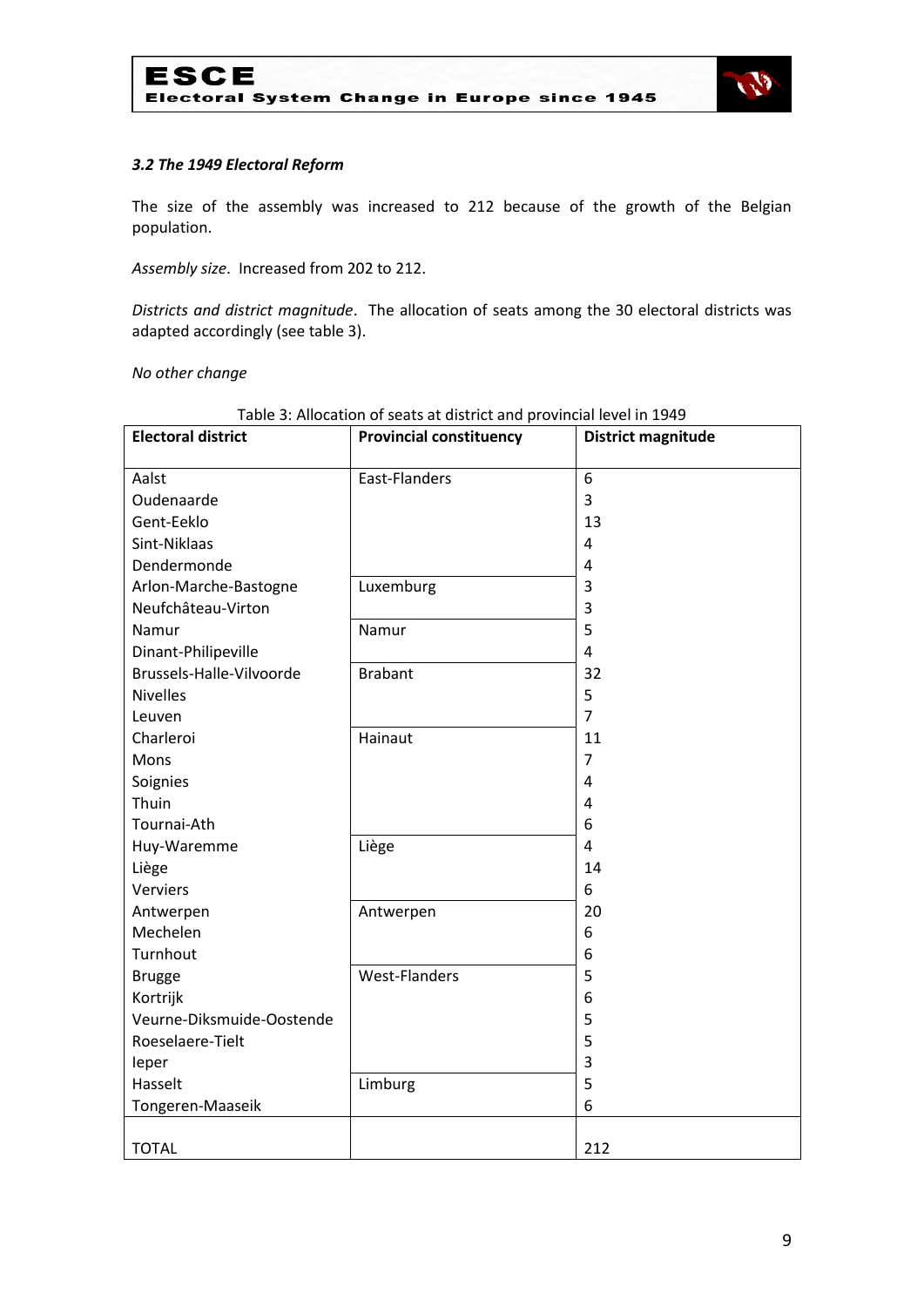

#### *3.3 The 1987 Electoral Reform: apparentement BHV-Louvain-Nivelles*

In 1987 it was decided to change the two-tier system for one province: the bilingual province of Brabant. Before 1987 the second-tier of seats allocation grouped the three districts of the province: Brussels-Halle-Vilvoorde (bilingual), Leuven (Dutch-speaking) and Nivelles (Frenchspeaking). In 1987 it was decided that French-speaking parties would group their lists in Brussels-Halle-Vilvoorde and Nivellles, and that Dutch-speaking parties would group their lists in Brussels-Halle-Vilvoorde and Leuven.

*No other change*

#### *3.4 The 1993 Electoral Reform*

In 1993 the Belgian State was profoundly reformed with the official introduction of federalism in the Belgian Constitution and the introduction of directly elected assemblies for the three regions (Flanders, Wallonia and Brussels) and for the assembly of the German-speaking community. On this occasion the electoral system for the federal Chamber of Representatives was also amended in several of its aspects. First the size of the assembly was reduced to 150 in order to compensate for the newly directly elected regional assemblies. In order to maintain proportionality the number of districts was reduced from 30 to 22.

*Assembly size*. The size of the Chamber of Representatives was reduced from 212 to 150 (article 63, §1 of the Belgian Constitution).

*Districts and district magnitude*. With 150 seats some of the existing 30 first-tier districts would have been to small and would have had only one MP. The number of districts was reduced to 22 (the districts used before 1993 for the Senate) and district magnitude was adapted accordingly (see table 4).

*Nature of votes that can be cast*. Voters vote for one list and within the list they have the choice between voting on the top of the list (list vote) or casting preference votes for candidates within one list. For the latter option they can decided to cast between one and as many preference votes as there are seats to be filled.

*Party threshold*. No threshold at the district level. For acceding the second-tier of seats allocation (provinces) a party should have obtained in at least one of the first-tier districts of the province one third of a direct seat.

*Allocation of seats to parties at the lower tier*. For provinces that are not divided into subprovincial districts D'Hondt is used.

For the other subprovincial districts the two-tier system is maintained (see 1946 electoral system)

*Allocation of seats to parties at the upper tier*. No change

*Allocation of seats to candidates*. No change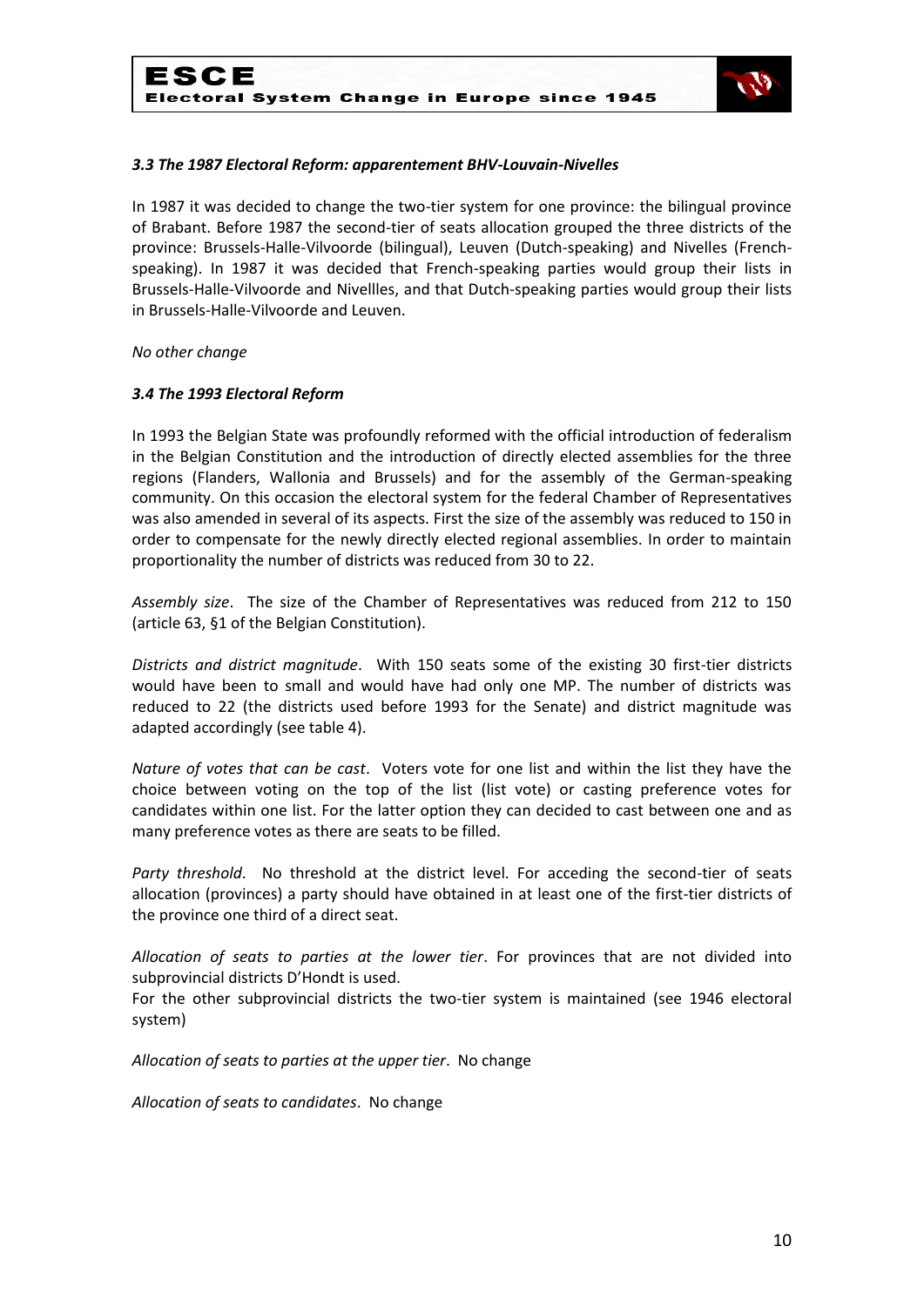

| <b>Electoral district</b>  | <b>Provincial constituency</b> | <b>District magnitude</b> |
|----------------------------|--------------------------------|---------------------------|
| Aalst-Oudenaarde           | East-Flanders                  | 6                         |
| Gent-Eeklo                 |                                | 9                         |
| Sint-Niklaas-Dendermonde   |                                | 6                         |
| Luxemburg                  | Luxemburg                      | 3                         |
| Namur                      | Namur                          | 6                         |
| Brussels-Halle-Vilvoorde   | <b>Brabant</b>                 | 22                        |
| <b>Nivelles</b>            |                                | 5                         |
| Leuven                     |                                | 7                         |
| Charleroi-Thuin            | Hainaut                        | 9                         |
| Mons-Soignies              |                                | 6                         |
| Tournai-Ath-Mouscron       |                                | 4                         |
| Huy-Waremme                | Liège                          | 2                         |
| Liège                      |                                | 9                         |
| <b>Verviers</b>            |                                | 4                         |
| Antwerpen                  | Antwerpen                      | 14                        |
| Mechelen-Turnhout          |                                | 10                        |
| <b>Brugge</b>              | <b>West-Flanders</b>           | 4                         |
| Kortrijk-Roeselaere-Tielt  |                                | 8                         |
| Veurne-Diksmuide-Oostende- |                                | 5                         |
| leper                      |                                |                           |
| Limburg                    | Limburg                        | 11                        |
|                            |                                |                           |
| <b>TOTAL</b>               |                                | 150                       |

Table 4: Allocation of seats at district and provincial level in 1995

#### *3.4 The 1995 Electoral Reform*

In 1995, plural preference voting is introduced.

*Assembly size*. No change.

*Districts and district magnitude*. No change

*Nature of votes that can be cast*. Voters are allowed to cast as many votes as they are seats to be filled within the list they have decided to support. The list vote option remains. For the allocation of seats between lists, each ballot is counted once. Whether the ballot is marked by one list vote, one preference vote, or several preferences votes within one list, each ballot is counted as one vote for the list supported. Preference and list votes are only taken into account for the allocation of seats within lists. *Party threshold*. No change

*Allocation of seats to parties at the lower tier*. No change

*Allocation of seats to parties at the upper tier*. No change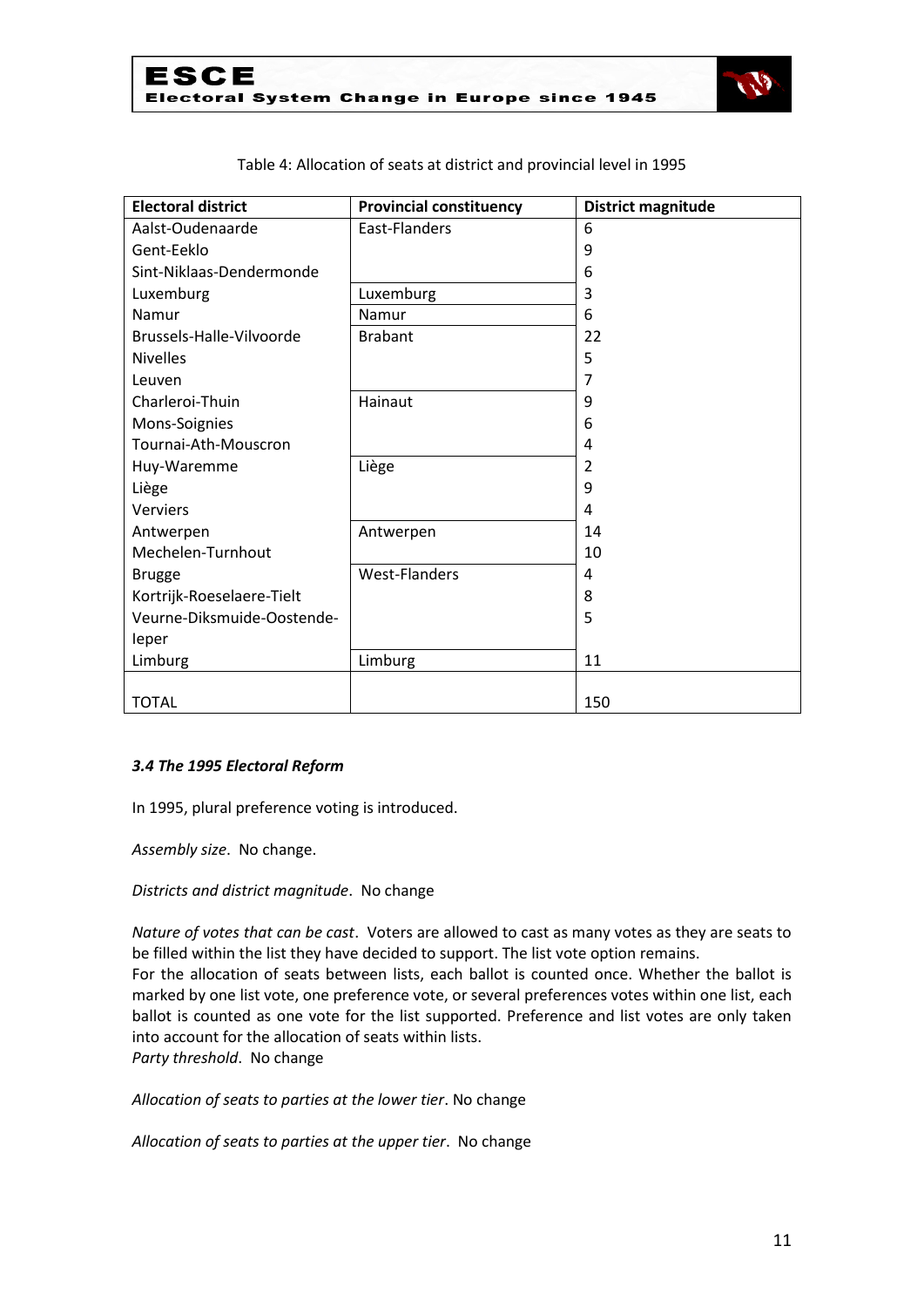



*Allocation of seats to candidates*. No change

#### *3.5 The 2003 Electoral Reform*

A reform package was adapted including the shift to provincial districts for all districts, the reduction of the influence of list votes in the allocation of seats within lists and the introduction of a 5pc threshold at district-level.

#### *Assembly size*. No change

*Districts and district magnitude*. Subprovincial districts were abolished except for the former province of Brabant (Brussels-Halle-Vilvoorde, Nivelles and Leuven). The number of districts was thereby reduced from 22 to 11. District magnitude was adapted accordingly (see table 5).

| <b>Electoral district</b> | <b>Provincial constituency</b> | <b>District magnitude</b> |
|---------------------------|--------------------------------|---------------------------|
| East Flanders             | East-Flanders                  | 20                        |
| Luxemburg                 | Luxemburg                      | 4                         |
| Namur                     | Namur                          | 6                         |
| Brussels-Halle-Vilvoorde  | <b>Brabant</b>                 | 22                        |
| <b>Nivelles</b>           |                                | 5                         |
| Leuven                    |                                |                           |
| Hainaut                   | Hainaut                        | 19                        |
| Liège                     | Liège                          | 15                        |
| Antwerpen                 | Antwerpen                      | 24                        |
| <b>West Flanders</b>      | <b>West Flanders</b>           | 16                        |
| Limburg                   | Limburg                        | 12                        |
|                           |                                |                           |
| <b>TOTAL</b>              |                                | 150                       |

#### Table 5: Allocation of seats at district and provincial level in 2003

*Nature of votes that can be cast*. No change

*Party threshold*. 5 pc threshold at the district level.

In Brussels-Halle-Vilvoorde, Leuven and Nivelles, the threshold for acceding to the second-tier of seats allocation is maintainded.

*Allocation of seats to parties at the lower tier*. For provinces that are not divided into subprovincial districts D'Hondt is used.

For Brussels-Halle-Vilvoorde, Leuven and Nivelles the two-tier system is maintained (see 1987 electoral system)

*Allocation of seats to parties at the upper tier*. No change

*Allocation of seats to candidates*. Semi-open list system combining list votes and preference votes.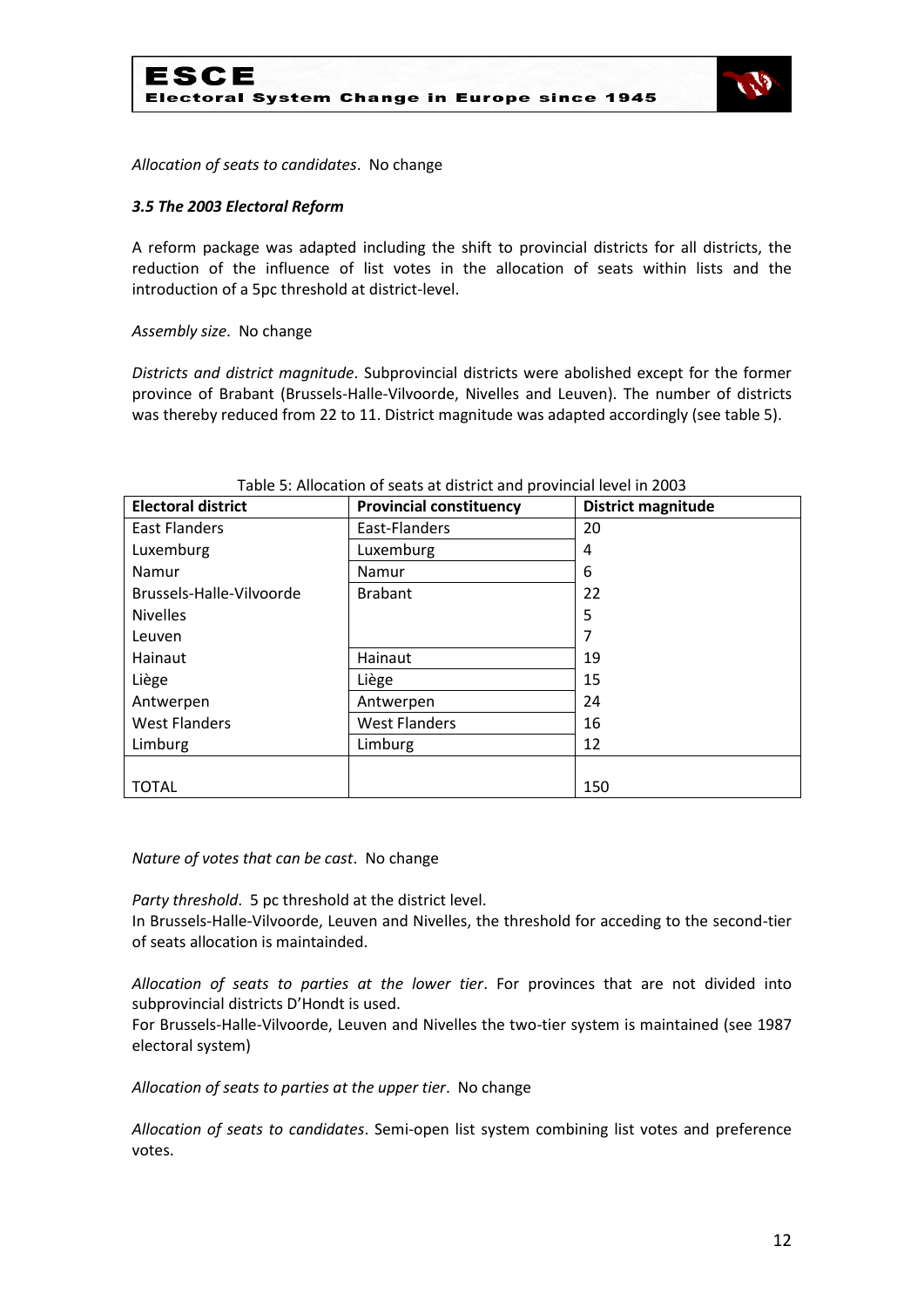

A list vote is a vote at the top of the list (above the list and not for the first candidate).

Once each list knows how many seats it has received an eligibility quota is calculated by dividing the number of votes for the list by the number of seats received plus one. Any candidate who has received a number of preference votes equal to or greater than the eligibility quota is elected.<sup>2</sup> If there are remaining seats the total number of list votes for the list is divided by two. The remaining half is distributed to the first candidate on the list for him/her to reach the eligibility quota to be elected. If there are seats and list votes remaining, they are allocated to the second candidate on the list. When half of the list votes have been transferred to candidates following the ordering of the list, remaining seats are allocated to the remaining candidates with most preference votes.

.

 $2$  If there are more candidates over the eligibility quota than the number of seats of the list those with most preference votes are elected.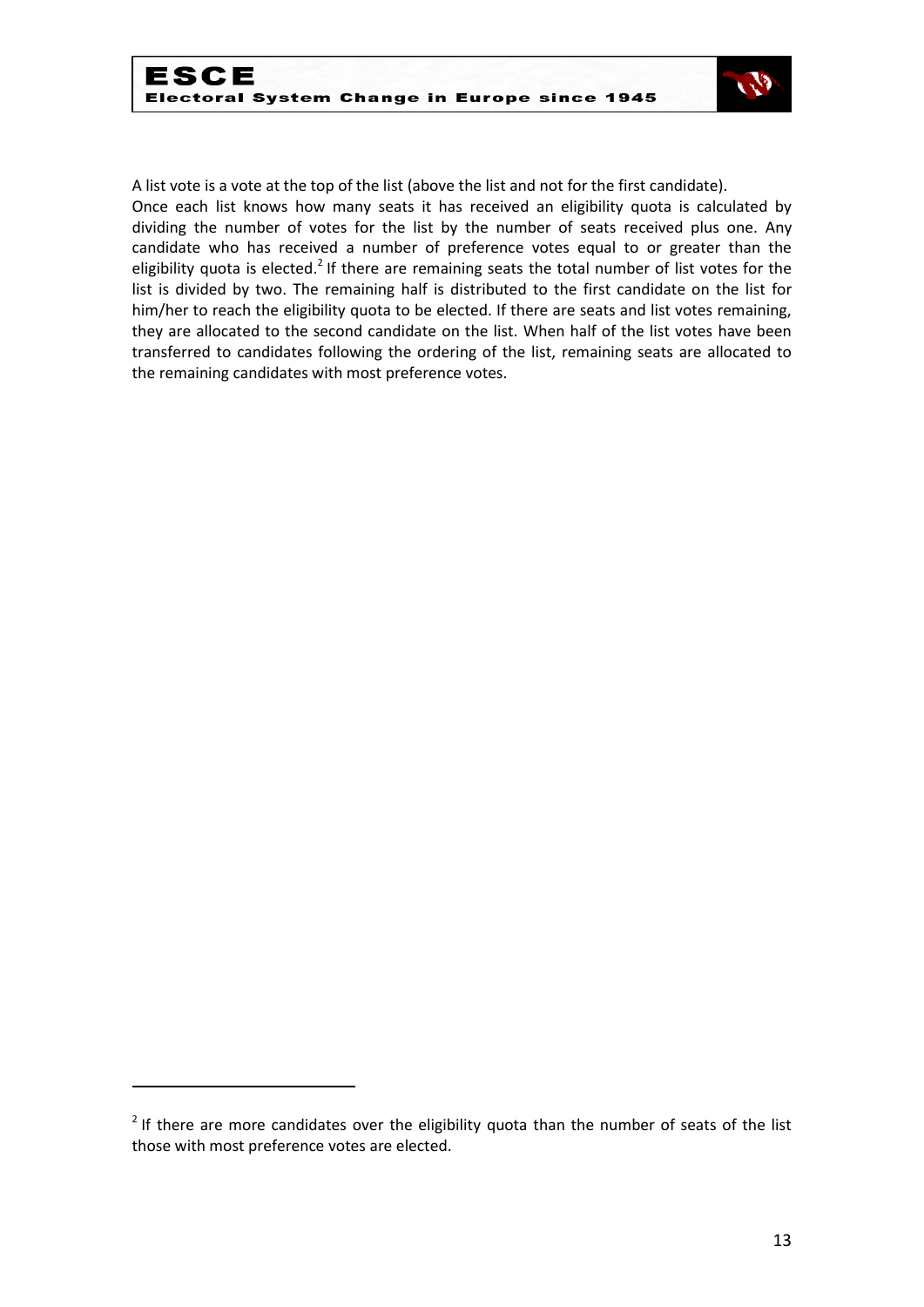



## **Appendix**

Table 6: Allocation of seats at district and provincial level in 1965 (population census of 1961)

| <b>Electoral district</b> | <b>Provincial constituency</b> | <b>District magnitude</b> |
|---------------------------|--------------------------------|---------------------------|
| Aalst                     | East-Flanders                  | 6                         |
| Oudenaarde                |                                | 3                         |
| Gent-Eeklo                |                                | 13                        |
| Sint-Niklaas              |                                | 4                         |
| Dendermonde               |                                | 4                         |
| Arlon-Marche-Bastogne     | Luxemburg                      | 3                         |
| Neufchâteau-Virton        |                                | $\overline{2}$            |
| Namur                     | Namur                          | 5                         |
| Dinant-Philipeville       |                                | 3                         |
| Brussels-Halle-Vilvoorde  | <b>Brabant</b>                 | 33                        |
| <b>Nivelles</b>           |                                | 5                         |
| Leuven                    |                                | 8                         |
| Charleroi                 | Hainaut                        | 11                        |
| Mons                      |                                | 6                         |
| Soignies                  |                                | 4                         |
| Thuin                     |                                | 3                         |
| Tournai-Ath-Mouscron      |                                | 7                         |
| Huy-Waremme               | Liège                          | 4                         |
| Liège                     |                                | 14                        |
| Verviers                  |                                | 5                         |
| Antwerpen                 | Antwerpen                      | 20                        |
| Mechelen                  |                                | 6                         |
|                           |                                |                           |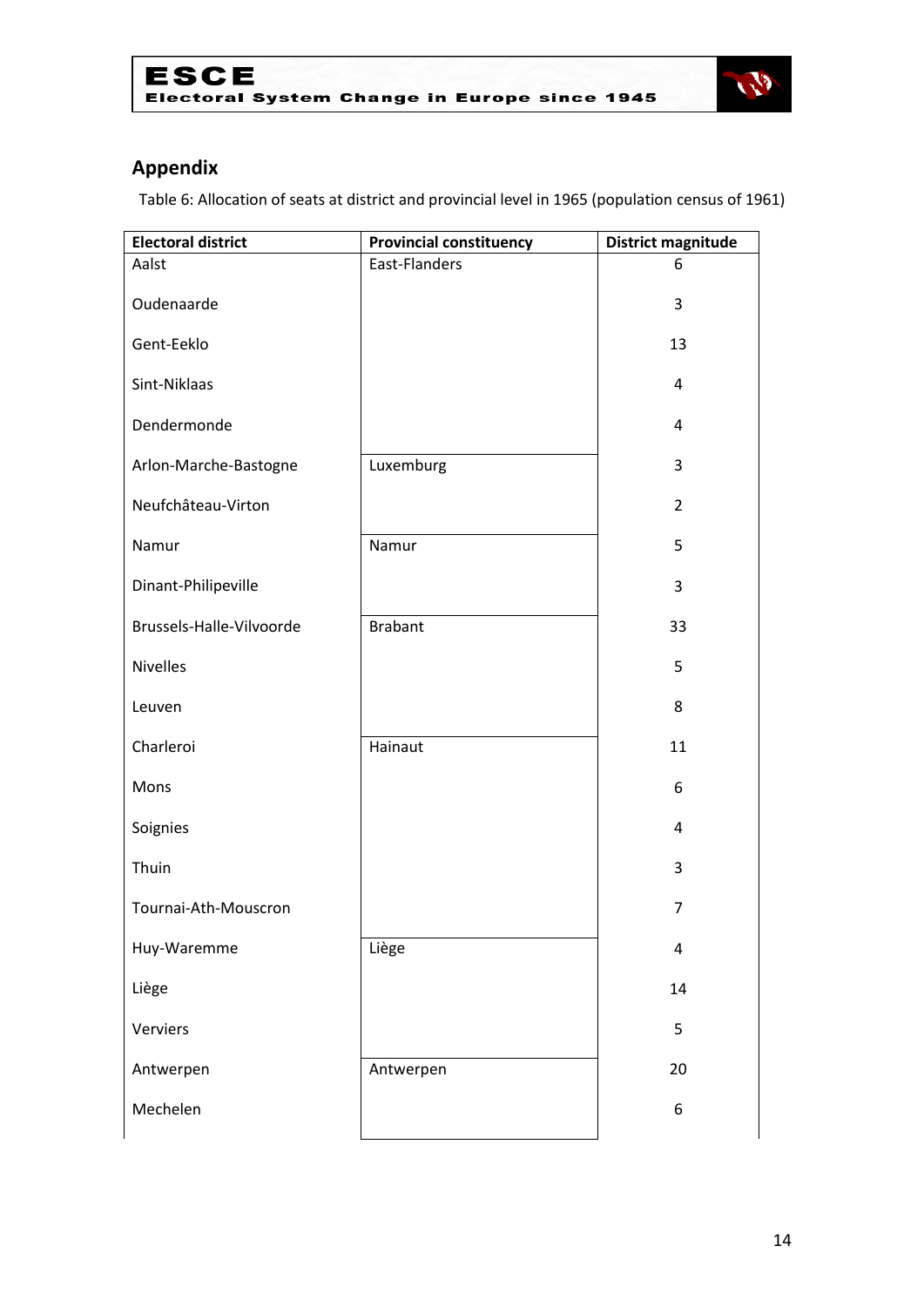## ESCE<br>Electoral System Change in Europe since 1945



| Turnhout                  |               | 7              |
|---------------------------|---------------|----------------|
| <b>Brugge</b>             | West-Flanders | 5              |
| Kortrijk                  |               | 6              |
| Veurne-Diksmuide-Oostende |               | 5              |
| Roeselaere-Tielt          |               | 5              |
| leper                     |               | $\overline{2}$ |
| Hasselt                   | Limburg       | 6              |
| Tongeren-Maaseik          |               | $\overline{7}$ |
| <b>TOTAL</b>              |               | 212            |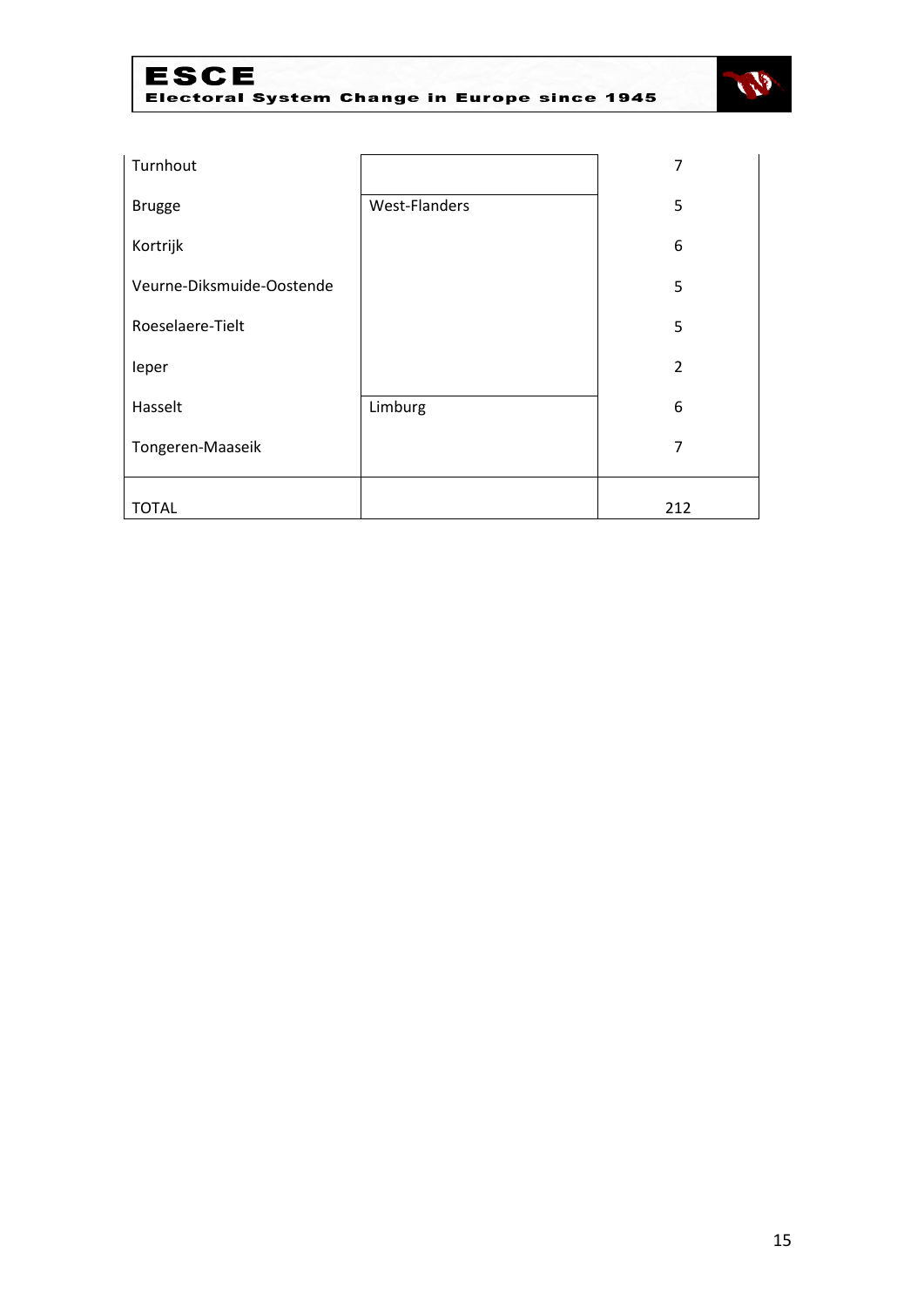

#### Table 7: Allocation of seats at district and provincial level in 1974 (population census of 1971)

| <b>Electoral district</b> | <b>Provincial constituency</b> | District magnitude |
|---------------------------|--------------------------------|--------------------|
| Aalst                     | East-Flanders                  | 6                  |
| Oudenaarde                |                                | 3                  |
| Gent-Eeklo                |                                | 12                 |
| Sint-Niklaas              |                                | 4                  |
| Dendermonde               |                                | $\overline{4}$     |
| Arlon-Marche-Bastogne     | Luxemburg                      | 3                  |
| Neufchâteau-Virton        |                                | $\overline{2}$     |
| Namur                     | Namur                          | 5                  |
| Dinant-Philipeville       |                                | 3                  |
| Brussels-Halle-Vilvoorde  | <b>Brabant</b>                 | 34                 |
| <b>Nivelles</b>           |                                | 5                  |
| Leuven                    |                                | 9                  |
| Charleroi                 | Hainaut                        | 10                 |
| Mons                      |                                | 6                  |
| Soignies                  |                                | $\overline{4}$     |
| Thuin                     |                                | $\overline{3}$     |
| Tournai-Ath-Mouscron      |                                | $\overline{7}$     |
| Huy-Waremme               | Liège                          | 3                  |
| Liège                     |                                | 14                 |
| Verviers                  |                                | 5                  |
| Antwerpen                 | Antwerpen                      | 20                 |
| Mechelen                  |                                | 6                  |
| Turnhout                  |                                | $\overline{7}$     |
| <b>Brugge</b>             | West-Flanders                  | 5                  |
|                           |                                |                    |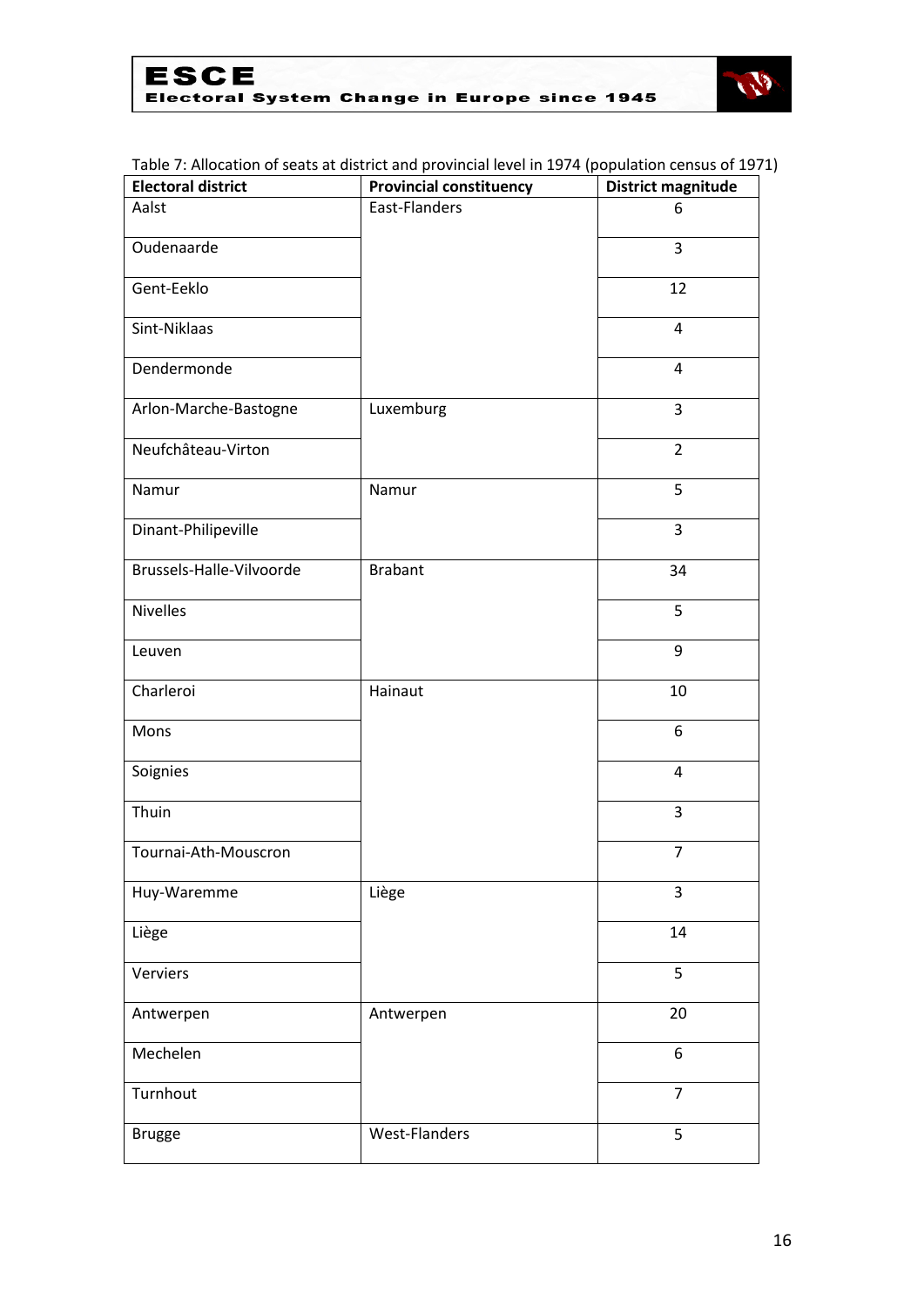



| Kortrijk                  |         | 6              |
|---------------------------|---------|----------------|
| Veurne-Diksmuide-Oostende |         | 5              |
| Roeselaere-Tielt          |         | 5              |
| leper                     |         | $\overline{2}$ |
| Hasselt                   | Limburg | 7              |
| Tongeren-Maaseik          |         | 7              |
| <b>TOTAL</b>              |         | 212            |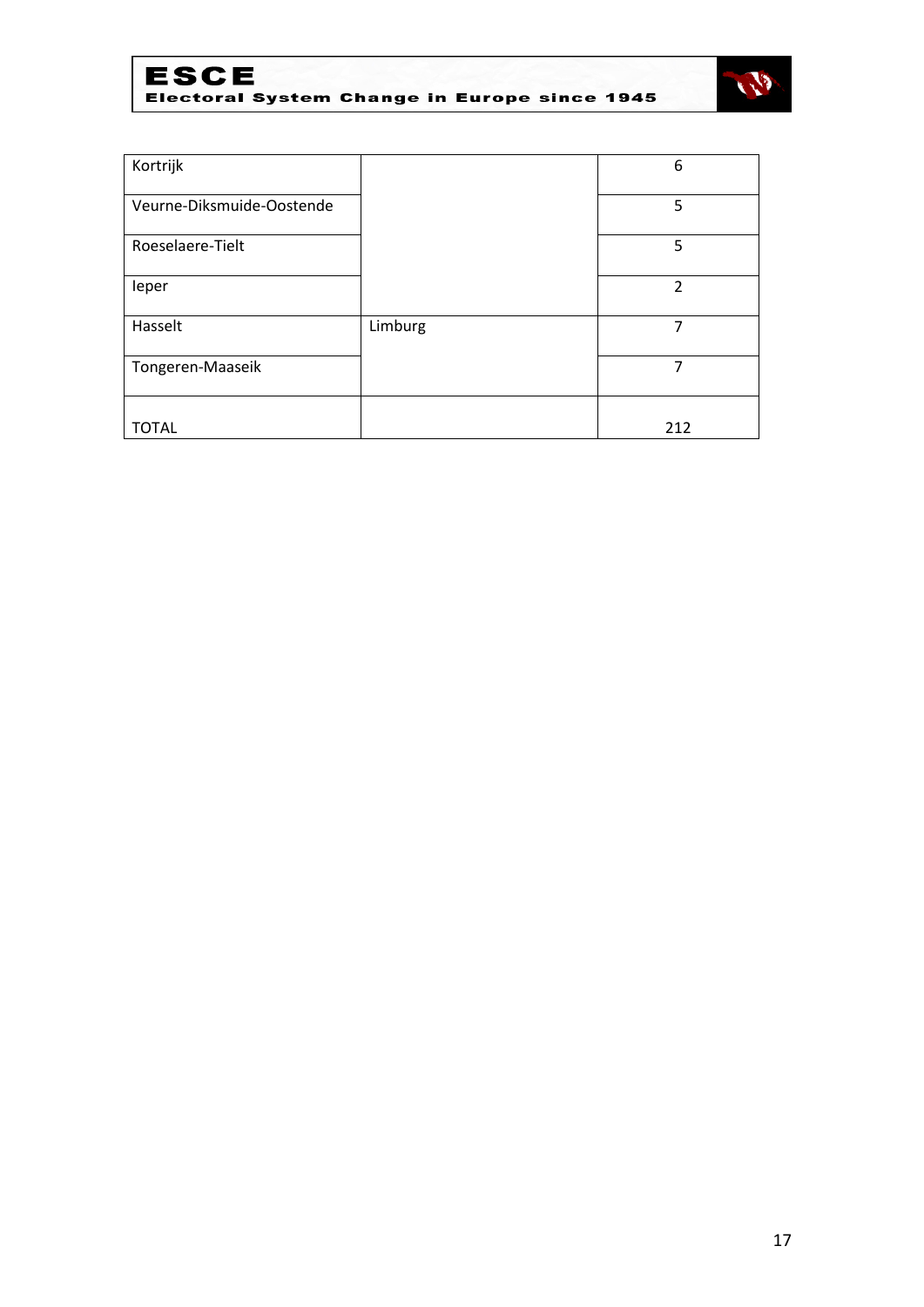

Table 8: Allocation of seats at district and provincial level in 1985 (population census of 1981)

| <b>Electoral district</b> | <b>Provincial constituency</b> | District magnitude |
|---------------------------|--------------------------------|--------------------|
| Aalst                     | East-Flanders                  | 6                  |
| Oudenaarde                |                                | $\overline{2}$     |
| Gent-Eeklo                |                                | 12                 |
| Sint-Niklaas              |                                | 4                  |
| Dendermonde               |                                | $\overline{4}$     |
| Arlon-Marche-Bastogne     | Luxemburg                      | 3                  |
| Neufchâteau-Virton        |                                | $\overline{2}$     |
| Namur                     | Namur                          | 6                  |
| Dinant-Philipeville       |                                | 3                  |
| Brussels-Halle-Vilvoorde  | <b>Brabant</b>                 | 33                 |
| <b>Nivelles</b>           |                                | 6                  |
| Leuven                    |                                | 9                  |
| Charleroi                 | Hainaut                        | 10                 |
| Mons                      |                                | 5                  |
| Soignies                  |                                | $\overline{4}$     |
| Thuin                     |                                | 3                  |
| Tournai-Ath-Mouscron      |                                | 6                  |
| Huy-Waremme               | Liège                          | $\overline{3}$     |
| Liège                     |                                | 13                 |
| Verviers                  |                                | 5                  |
| Antwerpen                 | Antwerpen                      | 20                 |
| Mechelen                  |                                | 6                  |
| Turnhout                  |                                | 8                  |
|                           |                                |                    |